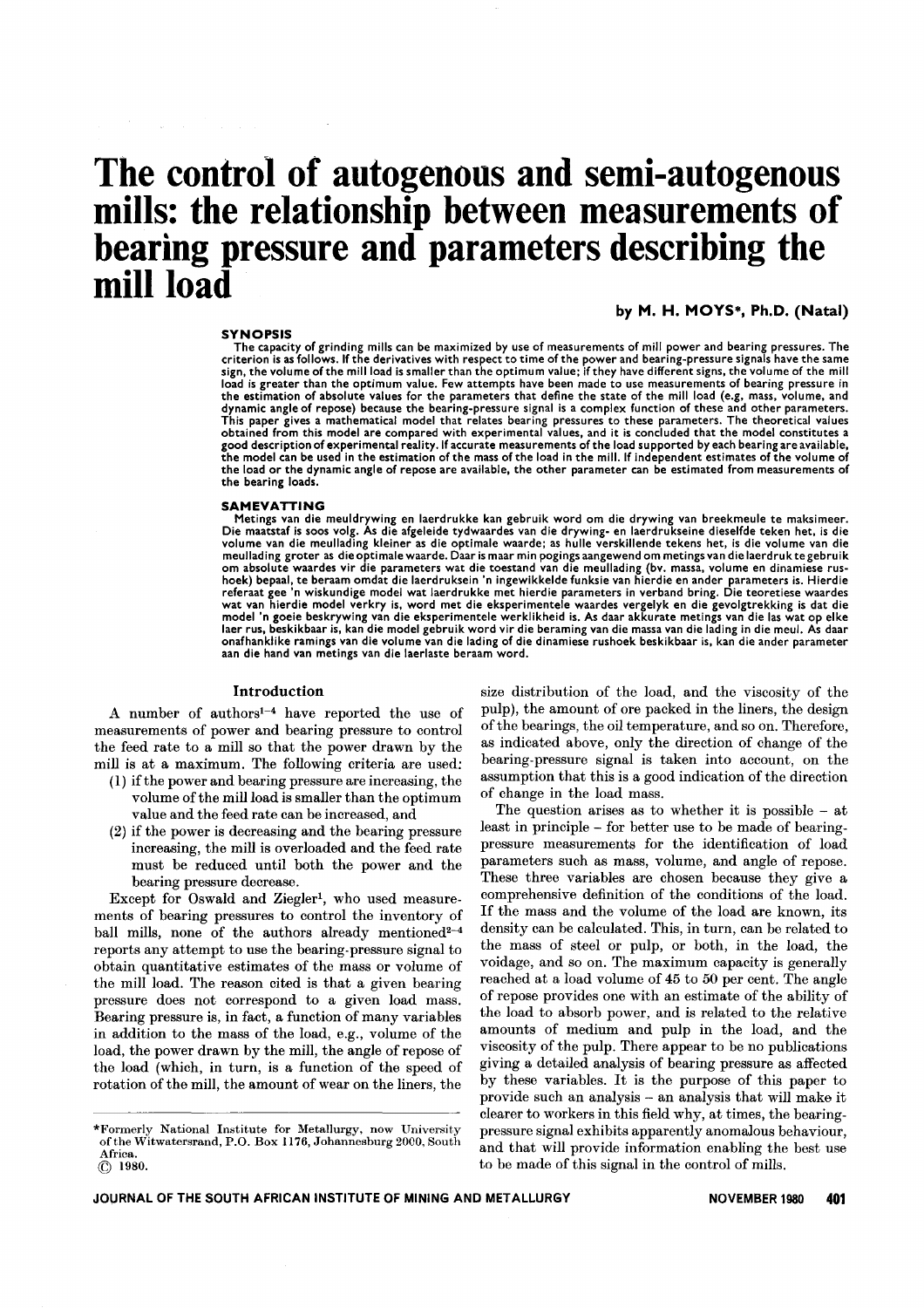

(see also Fig. l) Diameter of mill inside lifter base  $\sum_{i=1}^{n}$ 1,7m Radius of ring-gear pitch circle  $R_g$  $= 1,06m$ Radius of trunnion-bearing surface 0,294m  $R<sub>b</sub>$ Length of mill inside liners. 0,505m  $L$ Distance between centre of gravity of the mill and feed bearings 0,542m  $\mathcal{L}(\mathbf{z})$  , and  $\mathcal{L}(\mathbf{z})$  $x_{\mathbf{f}}$  = Distance between centre of gravity of the mill and discharge bearings. 0,627m  $x_{d}$  = Distance between centre of gravity of the mill and mill centre  $\cdot \cdot \cdot$ 0,043m *Xc* -  $\blacksquare$ Distance between centre of gravity of the mill and ring gear  $\ldots$   $\ldots$   $\ldots$ 0,32m  $x_{\rm g}$  = Angle of displacement of mill bearing.  $45^\circ$ Angle of displacement of drive pinion. *fJ* =  $= 80.8^{\circ}$ Dynamic angle of repose of the load  $\theta = 47.5^{\circ}$ Mass of mill plus ring gear. *M* =  $= 4000 \text{ kg}$  $\mathbf{1}$  and  $\mathbf{1}$  and  $\mathbf{1}$ Surface area of one bearing.  $A = 0,0406 \text{ m}^2$ **Contract Contract Contract** 

Modifications were incorporated in the 1,7m Aerofall pilot mill at the National Institute for Metallurgy (NIM) to permit measurements of the bearing pressure and the temperature of the oil on each of the four slipperpad bearings that support the mill. The results obtained in various experiments were then compared with those obtained from a theoretical model of the system.

#### The Generation of Estimates of Bearing-oil Pressures

The NIM Aerofall mill (Fig. 1) is supported on four slipper-pad bearings, and is driven by a pinion acting on a gear ring near the feed side of the mill.  $R_g$  is the radius of the gear ring,  $R<sub>b</sub>$  is the radius of the trunnion bearing, and  $R_L$  is the distance between the centre of gravity of the load and the mill axis. The bearings, pinion gear, and dynamic load are displaced at angles  $\alpha$ ,  $\beta$ , and  $\theta$ , respectively, from an imaginary vertical line through the mill axis.  $F_g$  is the force exerted on the mill by the pinion,  $F_{\text{R1}}$  are the radial forces exerted by each bearing on the bearing surfaces, and  $F_{f1}$  are the frictional components. *M* and *m* are the mass of the mill and of the load respectively. The heavy ring gear near the feed trunnion ensues that the centre of gravity of the mill (the shell and trunnion bearings excluding the load) is near the feed





402 NOVEMBER 1980 JOURNAL OF THE SOUTH AFRICAN INSTITUTE OF MINING AND METALLURGY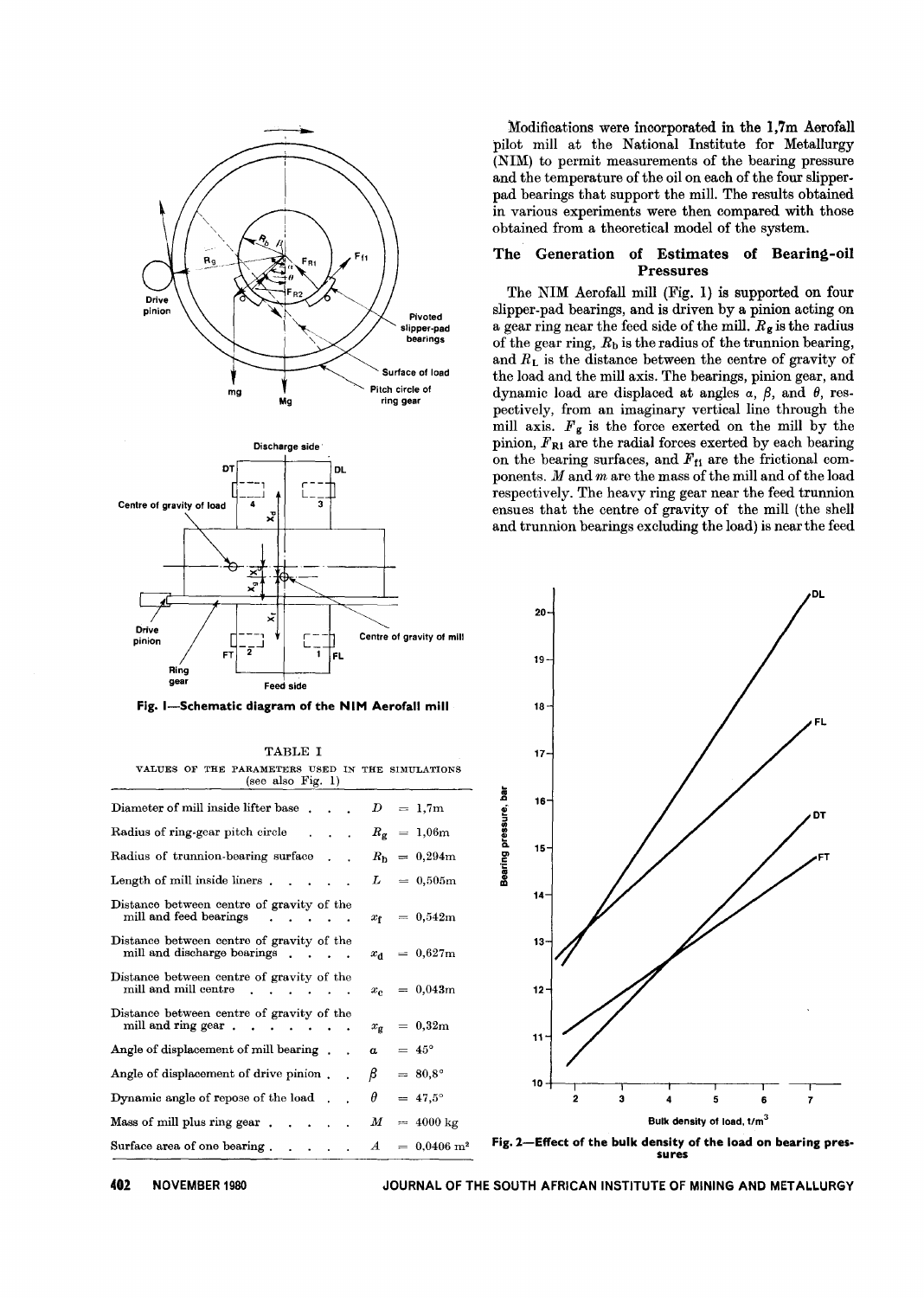side of the mill. The values of the parameters shown in Fig. 1 are listed in Table I.

Vertical and horizontal force balances yield the following equations:

Vertical:  $F_{g} \sin\beta + \Sigma F_{R1} \cos\alpha +$ 

$$
(F_{f_1} + F_{f_3} - F_{f_2} - F_{f_4})\sin\alpha = (M+m)_{g}
$$
 (1)

Horizontal:  $F_g \cos\beta + (F_{R_1} + F_{R_3} - F_{R_4})\sin\alpha = \sum_i F_{f1} \cos\alpha$ l: . . . . . . (2)

Moments about the centre of gravity of the mill in a vertical plane containing the axis yield

 ${x<sub>d</sub> (F<sub>R4</sub> + F<sub>R3</sub>) - x<sub>F</sub>(F<sub>R1</sub> + F<sub>R2</sub>)}cosa +$  ${x_d}(F_{13} - F_{14}) - x_f(F_{f_1} - F_{f_2})\sin\alpha$  $= x_g. F_g. \sin\beta + m. g. x_c$  (3) Moments about the centre of gravity of the mill in a

horizontal plane containing the axis yield

 ${x<sub>f</sub>(F<sub>f1</sub> + F<sub>f2</sub>) - x<sub>d</sub>(F<sub>f3</sub> + F<sub>f4</sub>)}cosa +$ 

 ${x_1(F_{R_1}-F_{R_2})+x_0(F_{R_3}-F_{R_4})\sin\alpha} = x_g.F_g.\cos\beta$ . (4) Finally, angular moments about the axis of the mill yield

$$
R_g.F_g = R_b.\, \Sigma F_{f1} + m.g. R_L.\sin\theta \quad . \quad . \quad . \quad . \tag{5}
$$

In practice, it is sometimes not possible for a measurement of the  $F_{R1}$  to be obtained, since the bearing pressure is distributed non-uniformly over the bearing surface and only the measurement of pressure at a single point is practical. However, if it is assumed that  $F_{\text{R1}}$  is proportional to the bearing pressure and to the surface area of the bearing, *A,* then

$$
F_{\rm R1} = \psi_{\rm 1.} \Lambda.P_{\rm 1.}
$$

The frictional forces  $F_{f1}$  are complex functions of bearing design, oil viscosity and therefore temperature, thickness of oil film, and other factors. It is assumed simply that they are proportional to the corresponding  $F_{R1}$ . Then

 $\ddot{F}_{\text{f1}} = \mu \cdot \dot{F}_{\text{R1}} = \mu \cdot \dot{\psi}_{1} \cdot \dot{\text{A}} \cdot \dot{P}_{1} \cdot \quad .$ where  $\mu$  is the friction coefficient. (6)





TABLE II RESULTS OF THE SIMULATION OF BEARING-OIL PRESSURE

| No.            | Parameters varied and conditions<br>observed in the simulation                                                                                              | Fig.                     | Definition of bearing-pressure<br>sensitivity                                                     | Bearing pressure sensitivity<br>for bearings   |                |            |                        |
|----------------|-------------------------------------------------------------------------------------------------------------------------------------------------------------|--------------------------|---------------------------------------------------------------------------------------------------|------------------------------------------------|----------------|------------|------------------------|
|                |                                                                                                                                                             |                          |                                                                                                   | FL                                             | FT             | DL         | $\overline{\text{DT}}$ |
| $\mathbf{1}$   | Load density varied from $2,0$ to $6,0$<br>$t/m^3$ at 50 % filling of mill volume                                                                           | $\overline{2}$           | $\delta P/\delta \rho$ (bar.m <sup>3</sup> /t at 50% filling of<br>mill volume)                   | 0,918                                          | 0,70           | 1,51       | 1,01                   |
| $\overline{2}$ | Dynamic angle of repose of mill load<br>varied from $0$ to $50^{\circ}$ at $50\%$ filling<br>of mill volume for bulk densities of<br>2,0 and 6,0 $t/m^3$    | 3                        | $\delta P/\delta \theta$ (bar/degree at 50% filling)<br>of mill and $45^{\circ}$ angle of repose) | $\rho = 2.0$<br>0,019<br>$\rho = 6.0$<br>0,057 | 0,021<br>0.062 | 0,0<br>0,0 | 0.02<br>0,031          |
| 3              | Mill load $\binom{9}{0}$ in liners varied from<br>0 to $20\%$ at $50\%$ filling of mill<br>volume for a bulk density of $5.0 t/m^3$                         | $\overline{4}$           | $\delta P/\delta y$ (bar/% of mill load in liners<br>at $50\%$ filling of mill)                   | 0,017                                          | 0,025          | 0.006      | 0,005                  |
| 4(a)           | Axial load varied from 0 to 1000 kg.<br>Ordinate in Fig. 5 is volume $\%$ for an<br>equivalent mass of rock assuming<br>bulk density = 2,0 t/m <sup>3</sup> | 5                        | $\delta V/\delta P$ (% filling of mill per bar)                                                   | 17.6                                           | 20.0           | 20.1       | 23,0                   |
| 4(b)           | Normal dynamic load varying from<br>0 to 1 100 kg. Bulk density $= 2.0$ t/m <sup>3</sup>                                                                    | 5                        | $\delta V/\delta P$ (% filling of mill per bar at<br>$50\%$ filling of mill volume)               | 18,8                                           | 21,3           | 18,5       | 21,3                   |
| 5              | Bearing friction forces doubled by<br>doubling of the bearing friction co-<br>efficient. Load of bulk density 2,0<br>varying from $0$ to $1100$ kg          | $\overline{\phantom{a}}$ | $\delta P/\delta \mu$ (bar per % change in bear-<br>ing-friction coefficient)                     | 0.0036                                         | 0,0087         | 0,0049     | 0,007                  |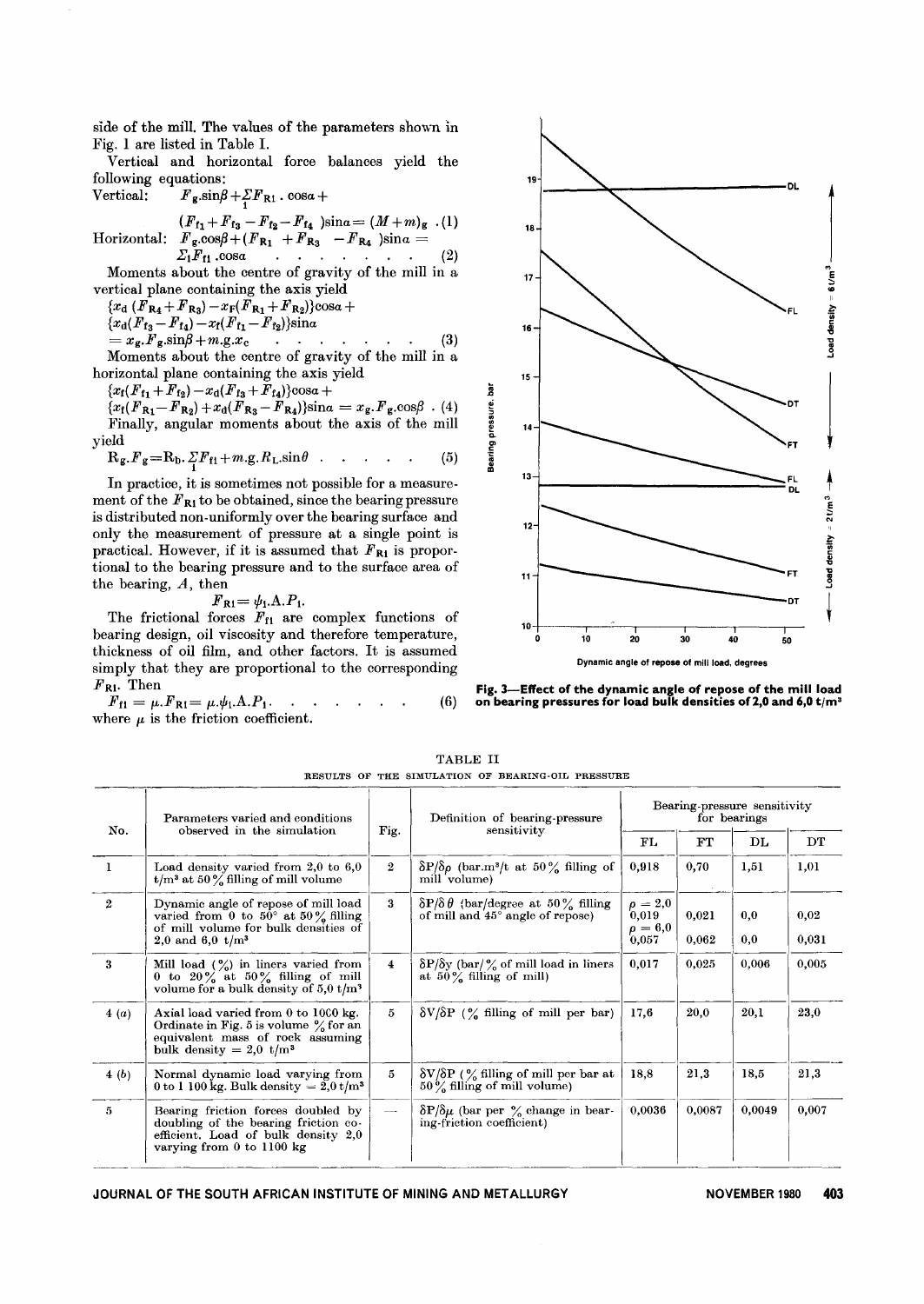

Fig. 4-Effect of the liner packing on bearing oil pressures



Fig. 5-Variation of theoretical and experimental bearing pressures with axial and dynamic loads

A value is given to  $\psi_1$  to ensure that the simulated bearing pressure at zero load is equal to the value obtained experimentally for each bearing. The use of equation (5) with  $m = 0$  and estimates of power absorbed by the bearings at zero load conditions yields a value for  $\mu$ .

It is easily shown that  $R_L$ , the distance between the centre of gravity of the load and the axis of the mill, can be obtained theoretically from a knowledge of the value of the radius of the mill, *R,* and the volume of the load,  $V_L$ :

$$
R_{\rm L}\!\!=2{\rm L}({\rm R}^2\!-\!H^2)^{3/2}\!/3\,V_{\rm L},
$$

where *H* is the perpendicular distance between the planar surface of the static load and the axis of the mill, and is easily measured or related analytically to *V* L.

From measurements of power drawn by the mill as a function of load volume and density, it was shown that, for the experiments described in this paper, the dynamic angle of repose,  $\theta$ , is 47,5°C.

Equation (5) can then be used to relate  $F_g$  to the load parameters and the bearing pressures. This expression for  $F<sub>g</sub>$  is substituted into equations (1) to (4), and these equations, in turn, can be rearranged to yield the following matrix equation in terms of the bearing pressure vector  $\overline{P}$ .

$$
\overline{Y}.\overline{P}.\equiv \overline{Z} \qquad (1) \qquad (2)
$$

Once the values for the mass, *m,* and bulk density, *p,* of the mill load have been specified, these equations and assumptions allow all the elements in  $\overline{y}$  and  $\overline{z}$  to be evaluated. The matrix equation can then be solved for *P.*

## Prediction of Bearing-oil Pressures

The model permits the prediction of the pressure on each of the four bearings as a function of the mass of the mill load, its dynamic angle of repose and bulk density, the mass and dimensions of the mill, and the friction forces on the bearings. For convenience, the bearings are referred to as follows: FL is the 'feed-leading' bearing (Le., the lead bearing on the feed trunnion), and FT is the 'feed-trailing' bearing, DL the 'discharge-leading' bearing, and DT the 'discharge-trailing' bearing. Simulations of the behaviour of bearing-oil pressure are listed in Table II, which also gives quantitative measures of the effect of the parameters varied in the simulations. These are illustrated in Figs. 2 to 5.

The following points should be noted.

*(a)* The variation in load density has more effect on the responses of the DL and DT bearings than on those of the FL and FT bearings, since, with an increase in the density of the load, the centre of gravity of the mill-load combination moves towards the discharge side of the mill, and there is greater input of power (and therefore lifting force) near the feed side of the mill.

*(b)* The dynamic angle of repose influences the amount of power drawn, and hence the lifting force applied by the pinion, with the result that the responses of the FL and FT bearings are greater than those of the DL and DT bearings. In particular, the response of the DL bearing is negligible.

*(c)* The packing of the liners with ore influences the pressure responses of the DL and DT bearings much less than it affects those of the FL and FT bearings, because,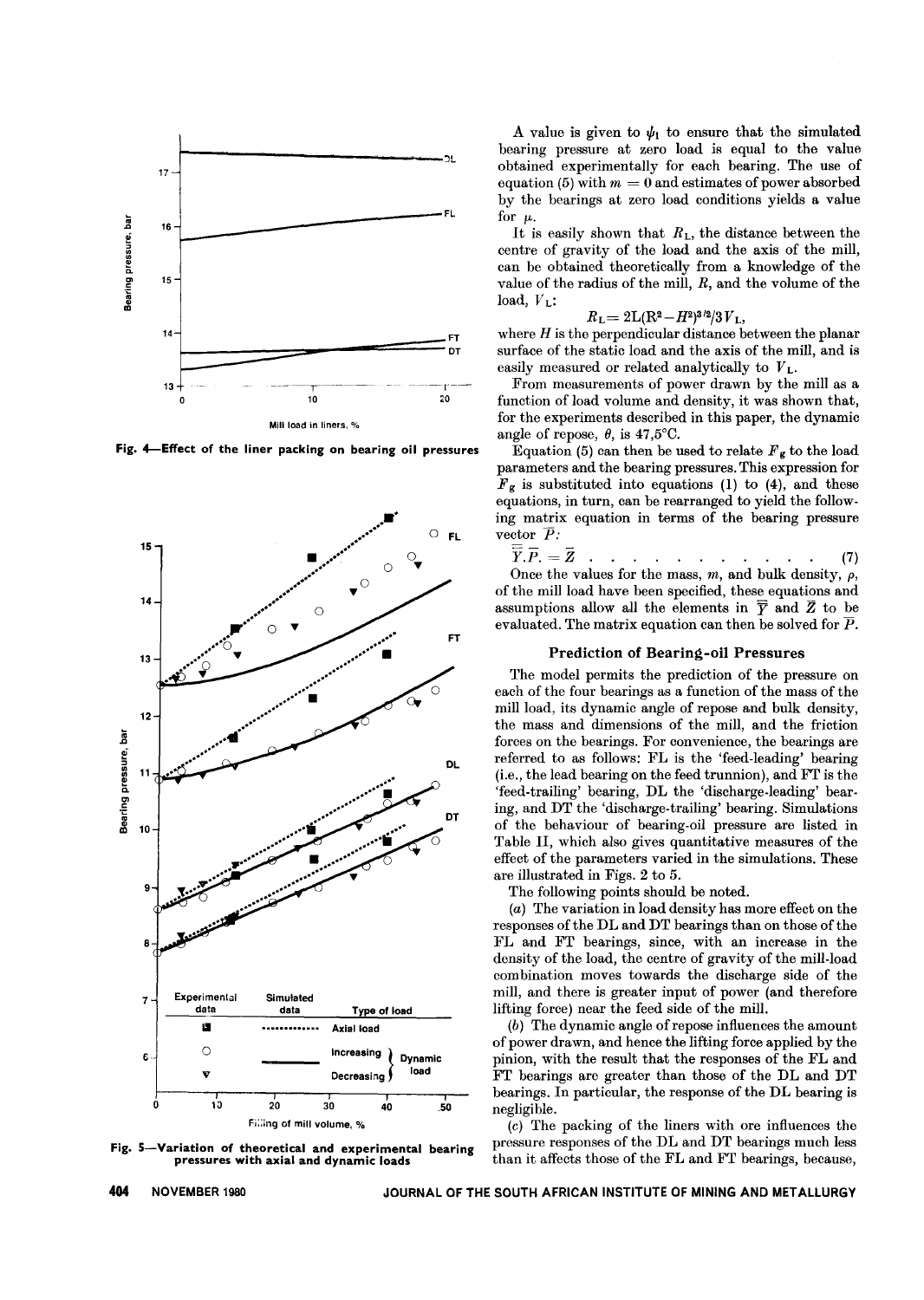as the volume of ore packed in the liners increases, the mill volume decreases and so does the power, resulting in an increase in the pressures on the bearings closest to the drive pinion.

*(d)* There is a difference between the responses to the axial and the dynamic load pressure because, for the dynamic load pressure, the increased power input counteracts part of the mass of the load, and the bearing pressures at a given load are decreased. This is more marked on the FL and FT bearings because they are closest to the drive pinion. The DL and DT bearings show an almost linear response to variations in dynamic load.

*(e)* The effect of an increase in the friction coefficient of the bearings is an increase in the responses of the lead bearings and a decrease in the responses of the trailing bearings by a value that is independent of the load in the mill, i.e. a change in friction coefficient simply displaces the response by a constant value.

If a single measurement of bearing pressure is to be used in an attempt to control the load volume, the signal from either the DL or the DT bearings should be used because of their almost linear load response, low sensitivity to angle of repose, and negligible dependence on the amount of material packed in the liners. However, the effect of bulk density on these signals is larger than that on the FL and FT signals.

Before an attempt is made to use this simulator for the design of more rational control strategies, consideration is given to the question of how well the simulator describes experimental reality.

## Experimental Measurement of Bearing-oil Pressure

Trumpler5 discusses the distribution of bearing pres-



Fig. 6-Schematic representation of the system for the measurement of bearing temperature and pressure, and for the production of a load signal as a function of these two variables

sure across the surface of a bearing pad. By use of his equations, it can be shown that the maximum pressure occurs at a point that is displaced from the leading edge of the pad by about 60 per cent of the length of the pad. The slipper pads of the mill were accordingly drilled and tapped for the measurement of bearing pressure at that point (Fig. 6). A temperature-sensitive thermistor was mounted on the trailing edge of the bearing so that the temperature of the oil leaving the bearing could be monitored. The pressure ducts from each bearing entered a manifold and, when one of four taps was opened, the pressure on a bearing could be measured. A Kyowa PG20KU pressure transducer produced an electronic pressure signal, and this, together with bearing-temperature signals, was recorded on a flatbed recorder. Thermometers located on the plant and a pressure gauge on the pressure line were used in the ealibration of the signals.

The first experiment involved a determination of the effect of axial load on the oil pressure of each bearing (as a function of the oil temperature). Six lead weights of 166 kg each were east, which could be mounted on a bar concentric with the axis of the mill. Figs. 7 and 8 show the variation of bearing pressure with bearing temperature for the FL and FT bearings and the DL and DT bearings respectively. The four loci are for axial loads of 0 kg, 333 kg, 666 kg, and 1000 kg respectively. The anomalous behaviour of the signals, particularly for the DL and DT bearings, indicates that other variables may also have an effect on the oil pressure of the bearing. One such variable would be the temperature of the oil pumped to the bearings; another cannot be quantified and relates to the design of the bearing itself. Each bearing is pivoted on a ball bearing, which allows it to alter its position in response to imperfections in the trunnion surface. The quality of the engineering of the bearing could have a major effect on the bearing-oil pressure.

In the second experiment, the mill (with discharge ports closed) was run for a few hours without any load, and the bearing pressures and temperatures were monitored (Fig. 9). When these variables had almost reached steady state (i.e., when the heat generated by friction was equal to the heat lost to the atmosphere by the mill), batches of a pyroxenite ore of a known mass were fed to the mill. Pressures, temperatures, and mill power were measured after each addition of ore. When lIOO kg of ore had been added, the covers of the discharge ports were removed, and the product discharged was collected in drums at recorded times so that the variation in the mass of load with time was known. Previous measurements of the bulk density of the ore allowed the percentage volume occupied by the load to be calculated. The bearing pressures for each bearing are plotted in Fig. 5 as a function of the percentage volume for both increasing and decreasing load conditions. Also plotted in Fig. 5 are the pressures caused by the imposition of axial loads (at a bearing temperature of 30°C, which were normalized so that the pressures at zero axial load were equal to the pressures measured for each bearing before the batch addition of ore was started).

The model described earlier was used to simulate the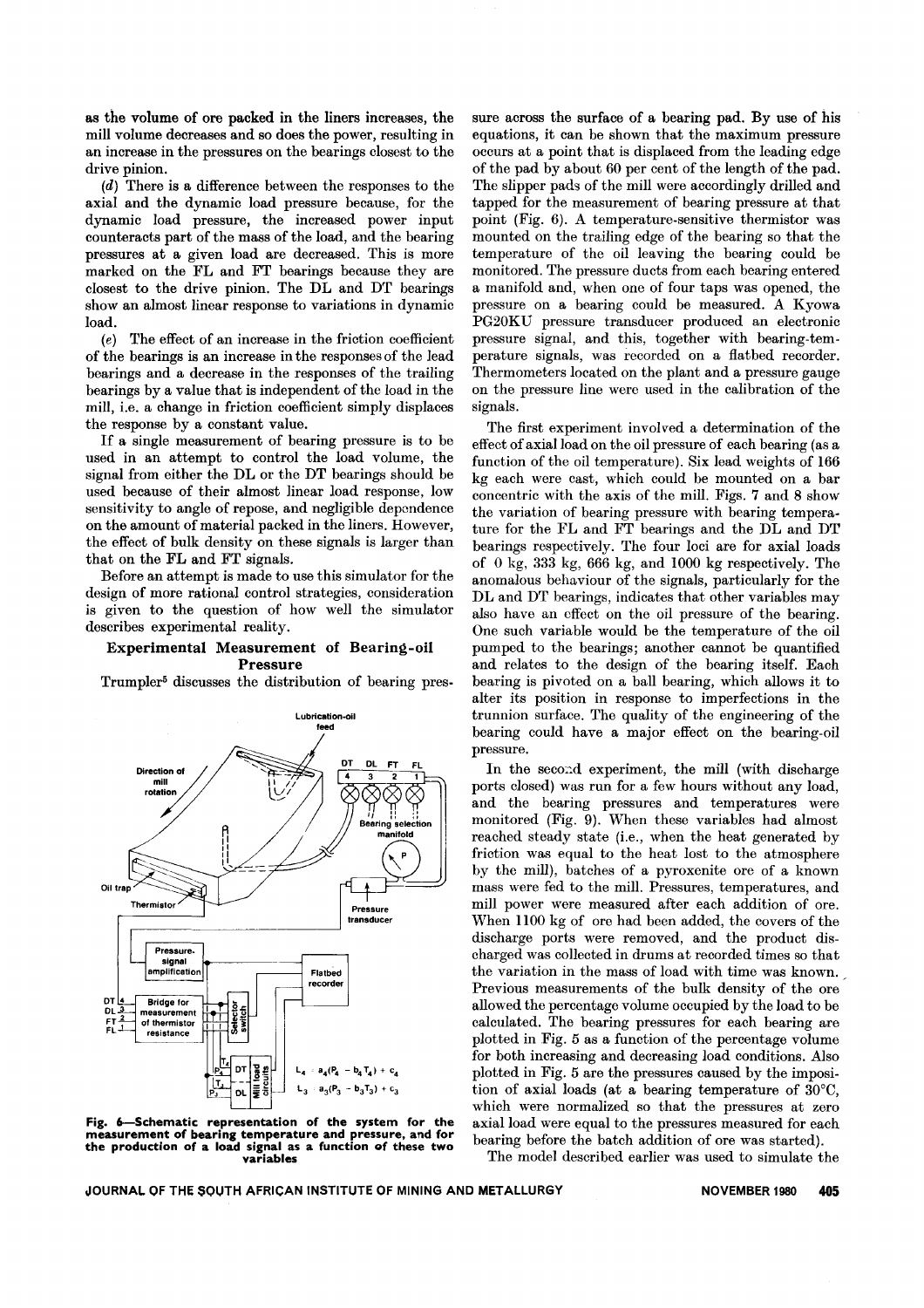results obtained from these experiments. The parameter  $\psi_1$  for each bearing was adjusted so that the simulated and experimental bearing pressures for the empty mill coincided. No other attempt was made to fit the model to the results. The correspondence between theory and practice is substantial, except for the variations of the FL pressure with dynamic load volume, where the



Fig. 7-Measurements of bearing-oil pressure as affected by axial load and bearing-oil temperature for **FL** and FT bearings



Fig. 8-Measurements of bearing-oil pressure as affected by axial load and bearing-oil temperature for **DL** and **DT** bearings

experimental values are substantially higher than the theoretical values. One could speculate on the reasons for this, but it seems that bearing design and adjustment are the most likely causes. However, with this exception noted, the high degree of correlation between the theoretical and the experimental values allows one to conclude, with a certain amount of confidence, that the model constitutes a good description of the dynamics of the behaviour of bearing-pressure signals.

In the third experiment, an attempt was made to infer the mass of the mill load from measurements of bearing temperature and pressure. Information from the second experiment was used in the design of an electronic circuit that would account for the effect of bearing temperature on bearing pressure. On the assumption that this is a linear effect for small changes in temperature, and that, at any given temperature, the mass of the load is proportional to bearing pressure (as has been shown both theoretically and experimentally for the DL and DT bearings), an equation of the following form describes the dependence of load mass on bearing-pressure and temperature signals;

 $m = a(P-b,T) + c,$  (8) where *a, b,* and *c* are constants, and *m, P,* and *T* represent the mass of the load, the bearing pressure, and the temperature respectively.

The design of the two circuits is elementary, and will not be discussed here. Each of the circuits was connected to one of the signal-source pairs for the measurement of the temperature and pressure of the DL and DT bearings respectively (Fig. 6). The resistors that determined the values of gain *b* were adjusted for each circuit so that the output load signals did not change while the mill was being warmed up under zero load conditions. Gains *a* were adjusted until the slopes of the two curves for



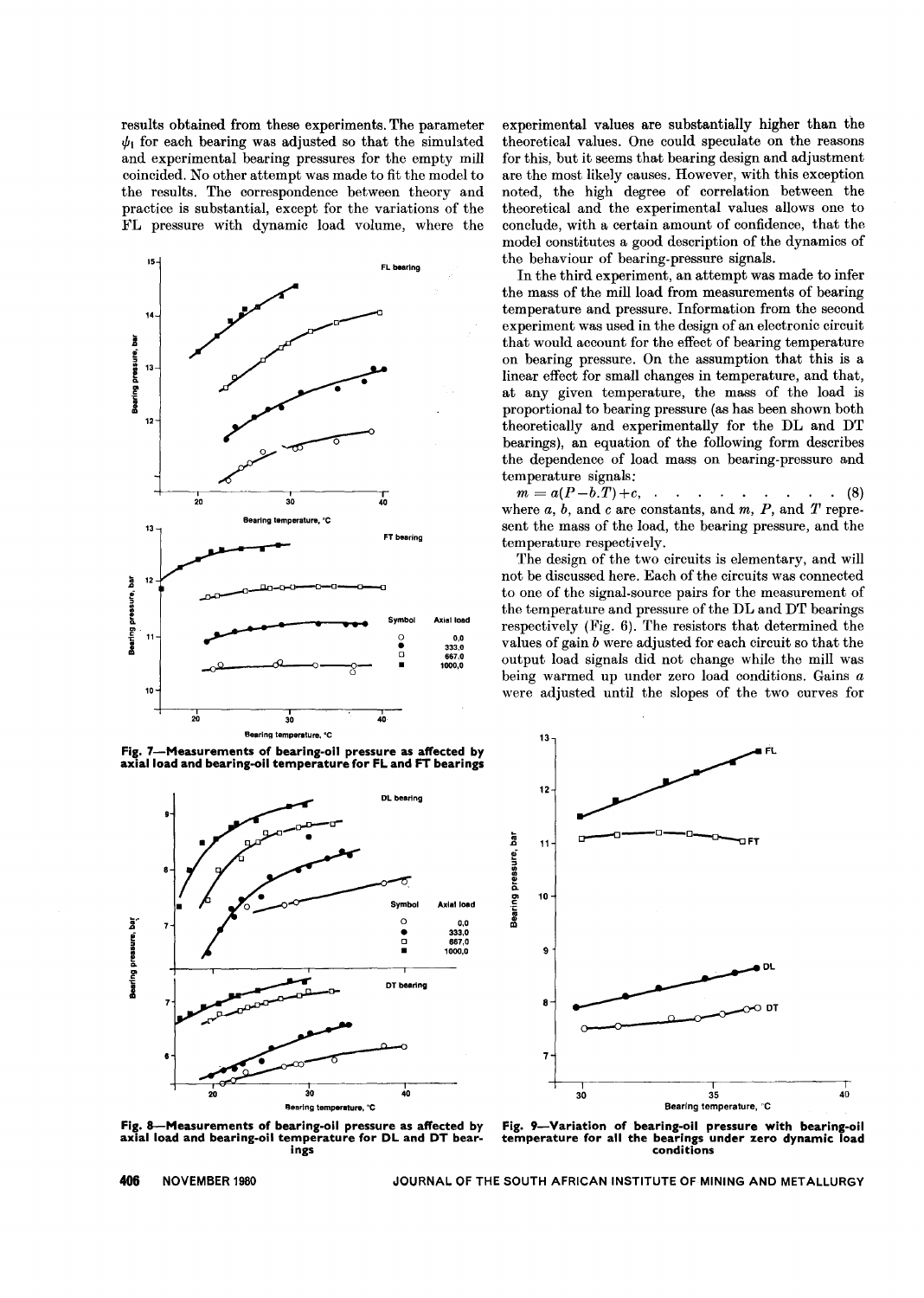

Fig. IO--Variation of mill power and load signals with mass of load (dry and wet)

load signal versus load mass were the same. Weighed batches of ore (in this instance Witwatersrand quartzite) were added to the mill, and the responses were recorded as before. After 1 000 kg had been added, the mill was allowed to run for 10 minutes, resulting in the production that was approximately 10 per cent fine material smaller than 13,5 mm. (This amount was estimated from a knowledge of the grindability of this ore.) Weighed amounts of water were than added to the mill. The power and load signals recorded are shown in Fig. 10 as a function of the total mass of the load. The following points are noteworthy.

(i) The drop in power resulting from the addition of up to 26 kg of water is probably due to the packing of damp material in the liners. The corresponding increase in load signal can be explained qualitatively if it is postulated that the decrease in the power drawn implies that less of the mass of the mill and its contents is supported by the drive pinion so that each bearing must support more of the mass Mill power should therefore have been included as a variable in equation (8).

(ii) As more water is added, the damp material adhering to the liners and the sides of the mill is washed off and again becomes part of the dynamic charge of the mill, resulting in an increase in power. The increased mass of the charge contributes to the increase in the load signals.

(iii) As even more water is added, the bulk density of the load in the mill increases to a value above that of the dry load, and the power drawn rises to values above the extrapolated curve for dry load versus power. The anomalous behaviour of the load signals cannot be easily explained. It could be the result of a complex interaction between bulk density, dynamic angle of repose, and degree of liner packing. In this case, the inclusion of mill power as a variable in equation (8) would not have improved the ability of the system to provide an accurate estimate of load mass.

The question arises as to whether a more sophisticated approach would be likely to yield better results, and whether the model and measurements of power and of all four pairs of bearing pressure and temperature could be used in the estimation of the mass, volume, and angle of repose of the load. Before this question can be answered, it is necessary to ensure that there is an unambiguous relationship between the bearing pressure and the load supported by the bearing. This is not possible for hydrodynamic bearings such as those used on the NIMmill, because, as Trumpler5 has shown, the pressure for such bearings is distributed non-uniformly over the surface of the bearing, and this distribution is a complex function of the speed of the trunnion bearing, the thickness and viscosity of the oil film, and the design of the bearing. However, the use of hydrostatic bearings (e.g., the bearing marketed by SKF6 and used on a number of mills in Sweden) can eliminate this problem. An even better solution is the support of each bearing on a load beam that gives an extremely accurate measurement of the load supported by the bearing. (This has been done successfully on some South African mills.) In this case, all the variables in equation  $(1)$  – except the frictional forces *FfI* and the combined mass of the mill and load  $(M+m)$  – are known. The frictional forces are proportional to the reactions for well-engineered and adjusted bearings, and are generally small (about one-fortieth of the reaction values for the bearings if 5 per cent of the power is used to overcome friction). In any event, these forces tend to counteract each other, as an inspection of equation (1) reveals. Thus, equation (1) provides an accurate estimate of the total mass of the mill plus the load  $(M+m)$ , and *m* can be calculated if *M* is known.  $(M \text{ is a slowly varying function of the degree of wear and}$ packing of the liners, and should easily be correlated with the number of hours milled since the m9st recent replacement of the liners.)

The effects of the angle of repose,  $\theta$ , and the volume of the load, *V* L, are incorporated in the model by equation (5), as follows:

$$
R_g.F_g = R_b.\Sigma.F_{f1} + mgR_L.\sin\theta . \quad . \quad . \quad . \tag{5}
$$

Angle  $\theta$  appears explicitly, and  $V_L$  is a complex function of  $R_{\rm L}$ , the distance between the centre of gravity of the load and the axis of the mill. This equation is applicable only for non-cataracting loads, i.e., for mill speeds less than approximately 75 per cent of the critical speed. Angle  $\theta$  and  $R_L$  do not appear in any of the other equations that define the model, and they appear as the product  $R_L \sin\theta$  in equation (5). Hence, independent estimates of  $R_L$  and  $\theta$  cannot be obtained from measurements of bearing pressure alone; only the product  $R_L$ sin $\theta$  can be estimated. If an independent estimate of *V* L (e.g., with the radioactive-isotope method of Geizenblazen *et al.*<sup>7</sup>) or of  $\theta$  is available, then the value of the other parameter can be estimated from measurements of bearing reactions.

#### Conclusions

The model of the dynamics of a rotating grinding mill revealed the complex dependence of the load supported by each bearing on the mass, bulk density, and angle of repose of the load, and on the mass of ore packed in the liners and the friction forces on the bearings. The model predicts experimental trends fairly accurately.